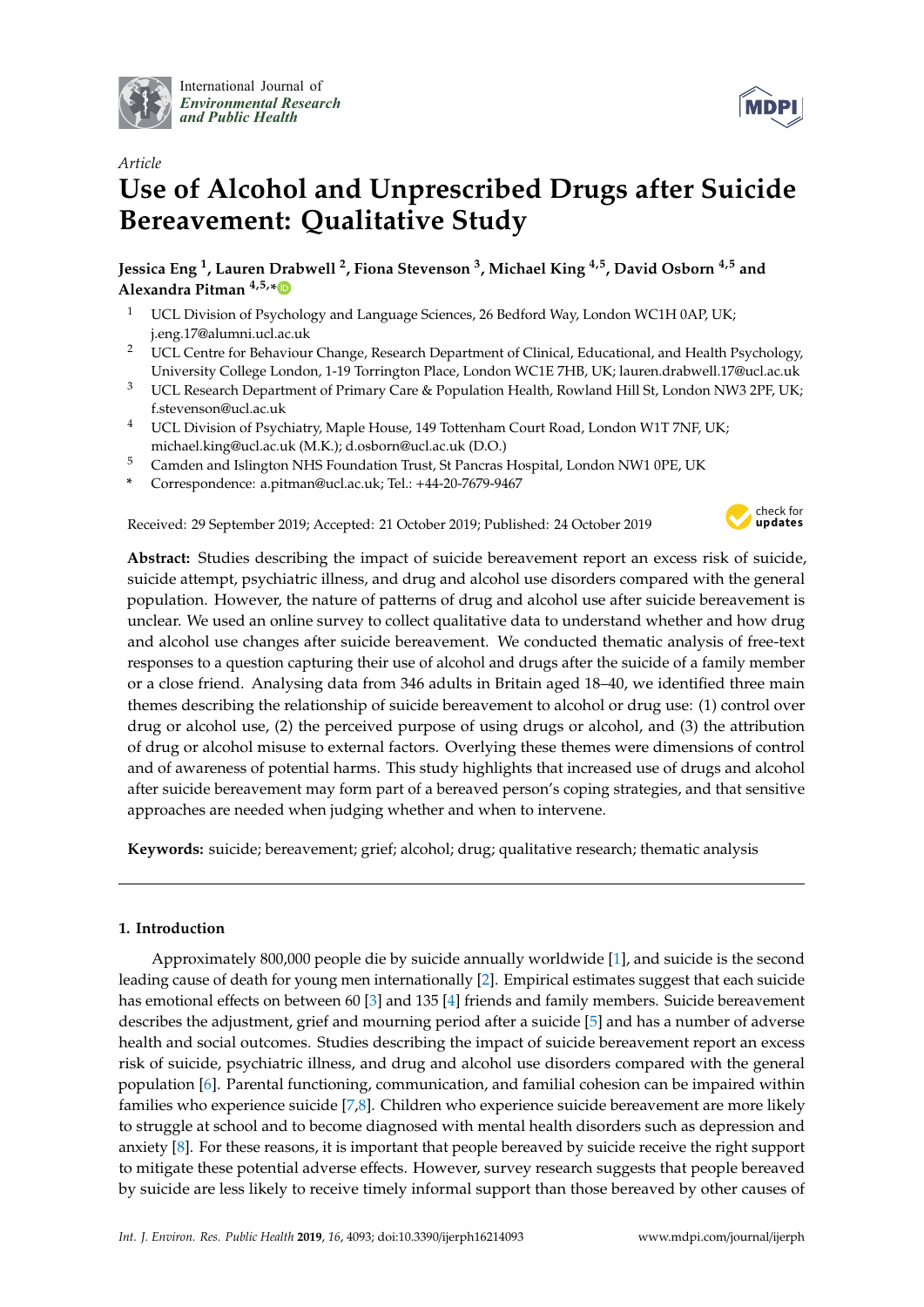sudden death, perhaps due to the stigma of suicide [\[9\]](#page-10-8). It is also important to understand why some people who experience suicide bereavement struggle with mental illness, social disruption and suicidal thoughts, so that we can develop effective interventions by which to support them.

It is possible that misuse of alcohol and drugs might contribute to mental health and social difficulties. The links between alcohol and drug use and mental health problems are well established [\[10\]](#page-10-9), but not well understood in relation to bereavement. Studies of people bereaved by any cause suggest that alcohol consumption and drug use may increase after bereavement [\[11\]](#page-10-10), perhaps as a way of coping with loss and loneliness. Comparing suicide bereavement with other losses, the evidence suggests that substance misuse may be more characteristic of suicide bereavement in children but not in adults. A Danish registry-based study found an excess risk of being diagnosed with an alcohol or drug use disorder in spouses bereaved by suicide compared with non-bereaved controls, but not when compared to spouses bereaved by other causes [\[6\]](#page-10-5). A Canadian registry-based study found higher rates of alcohol and drug use disorders in suicide-bereaved parents compared with non-bereaved parents, but no differences when compared with parents bereaved by a child's road traffic death [\[12\]](#page-10-11). The same study also found no increase in alcohol or drug misuse disorders in suicide-bereaved parents when comparing the periods before and after the loss, but this was probably explained by their higher risk of alcohol and drug use disorders even before their child's suicide [\[12\]](#page-10-11). A Swedish registry-based study found that young people bereaved by parental suicide were at no greater risk of admission for alcohol or drug use disorders than young people bereaved by other causes of parental death [\[13\]](#page-10-12). However, this study also found that suicide bereavement in childhood was associated with a higher risk of hospitalization for drug disorders compared with those who lost a parent to suicide later in development [\[13\]](#page-10-12). A longitudinal study in the USA comparing bereaved young people with their non-bereaved peers found that the former were at greater risk of alcohol and drug misuse or dependence, especially adolescent boys with disruptive behavior disorders [\[14\]](#page-10-13). However, these risks were similar whether the bereavement was due to suicide or other sudden causes [\[14\]](#page-10-13). Other longitudinal research in the USA has found that suicide-bereaved youth had a higher risk of developing an alcohol or drug misuse disorder compared to youth bereaved by other mortality causes [\[15\]](#page-10-14).

The above studies rely on a recorded clinical diagnosis of alcohol or drug misuse, which in turn relies on the problem being identified by health services. Given the spectrum of alcohol and drug use patterns that lie beyond a formal diagnosis, a more fine-grained approach is required to understand how traumatic bereavement might affect drug or alcohol use. Cross-sectional survey research in the USA has found that adolescents bereaved by a relative's suicide were more likely to self-report marijuana use and binge drinking compared to unexposed adolescents [\[16\]](#page-10-15), whilst those exposed to a friend's suicide were more likely to self-report smoking, marijuana use, and binge drinking than unexposed peers [\[8\]](#page-10-7). More studies are needed using self-report measures and qualitative approaches in order to understand in greater detail how drug or alcohol use might change after traumatic bereavement. Our aim was to use qualitative approaches in analysing data collected from an anonymous online survey to gain a more nuanced understanding of any changes in use of alcohol or drugs after a suicide bereavement, and the motivations behind any changes.

# **2. Materials and Methods**

#### *2.1. Methodological Approach*

Our research questions were whether suicide bereavement influences use of alcohol or illicit drugs, and what the nature of any such changes are. To answer these we conducted an inductive analysis of responses to a specific question within a wider survey, acknowledging an awareness of the potential perceived harms and benefits of alcohol use.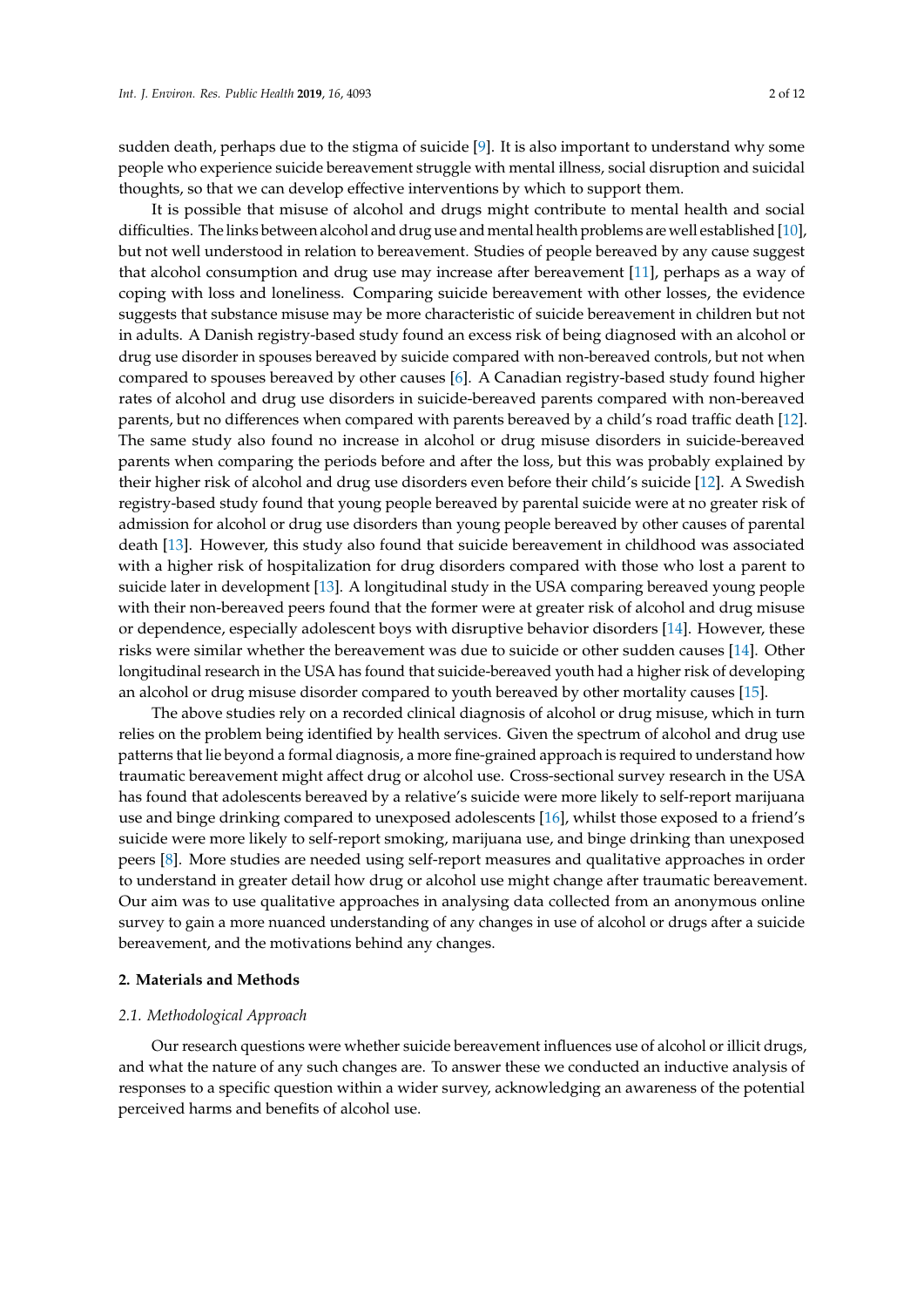# *2.2. Participants and Design*

We conducted a national cross-sectional closed online survey to collect qualitative responses to a question on use of alcohol and drugs from a nested sample of people bereaved by suicide, drawn from a wider sample of people bereaved by sudden death. The sampling methods for this study—the University College London (UCL) Bereavement Study—have been described previously [\[5,](#page-10-4)[17–](#page-10-16)[19\]](#page-10-17). In summary, we invited all 164 higher education institutions (HEI) in the UK in 2010 to participate in our online survey to investigate the impact of sudden bereavement. A total of 37/164 (23%) of HEIs agreed to participate by sending all their students and staff individual email invitations with an embedded survey link. Due to the sensitivities of the topic, 10 HEIs chose to modify this by advertising the study on their weekly email digests, advertising the survey on both the student and staff intranet, or sending the survey solely to students. HEIs represented a range of agricultural, arts, and academic institutions, providing broad geographic and socioeconomic representation.

Our inclusion criteria were respondents aged between 18 and 40 who had experienced the sudden bereavement of a close friend or relative since the age of ten. Participants self-reported their exposure to suicide, sudden natural causes (e.g., coronary death) and sudden un-natural causes (e.g., accidental death). Our exclusion criteria were exposure to bereavement before the age of ten, in order to reduce recall bias.

The questionnaire consisted of 119 closed questions on socio-demographic and clinical characteristics of participants and 20 open questions addressing specific aspects of bereavement such as impact on occupational functioning, relationships, and religiosity (supplementary 1). The questions aimed to be neutral and non-leading to avoid the assumption of solely negative outcomes after bereavement. There was no word limit on free text answers and participants were requested to provide as much or as little information as they wanted, or to skip the question if it did not apply. Once they finished the survey, all participants were directed to a list of support services.

The current analysis focused only on people exposed to suicide bereavement, and their responses to the question: "In what way, if any, has the bereavement affected your drinking habits or your use of unprescribed drugs? Unprescribed drugs include illicit drugs as well as medications used above their prescribed limits". In wording this question we chose to use the term unprescribed drugs to capture illegal drugs and the abuse of prescription and over-the-counter medications. This was also the wording suggested by our consultation group of young bereaved adults and bereavement counsellors, and that indicated when piloting the questionnaire nationally [\[17\]](#page-10-16).

# *2.3. Ethics*

The UCL Research Ethics Committee approved this study in 2010 (ref: 1975/002), and all participants provided their consent online. They were additionally informed that the data would be handled in accordance with the Data Protection Act (2010).

# *2.4. Analytic Approach*

We used thematic analysis of the free text responses arising from this open question [\[20\]](#page-10-18). We imported data into Microsoft Excel, which allowed us to organize, review, and code large volumes of relatively short free text responses, by adding columns for successive rounds of coding and categorizing. We took a collaborative approach as a group of researchers (Jessica Eng, Lauren Drabwell, and Alexandra Pitman), reflecting a range of perspectives (clinical psychology, health psychology, and psychiatry respectively).

First, we identified those who provided uninterpretable responses, and excluded these to confine our analysis to responses for which meaning could be interpreted. Having reviewed all responses to facilitate immersion in the data we then conducted in-depth content-based coding, developing codes and themes to capture aspects of respondents' experiences. In the first stage of the analysis, two researchers (Jessica Eng and Lauren Drabwell) coded a sample of data from 100 participants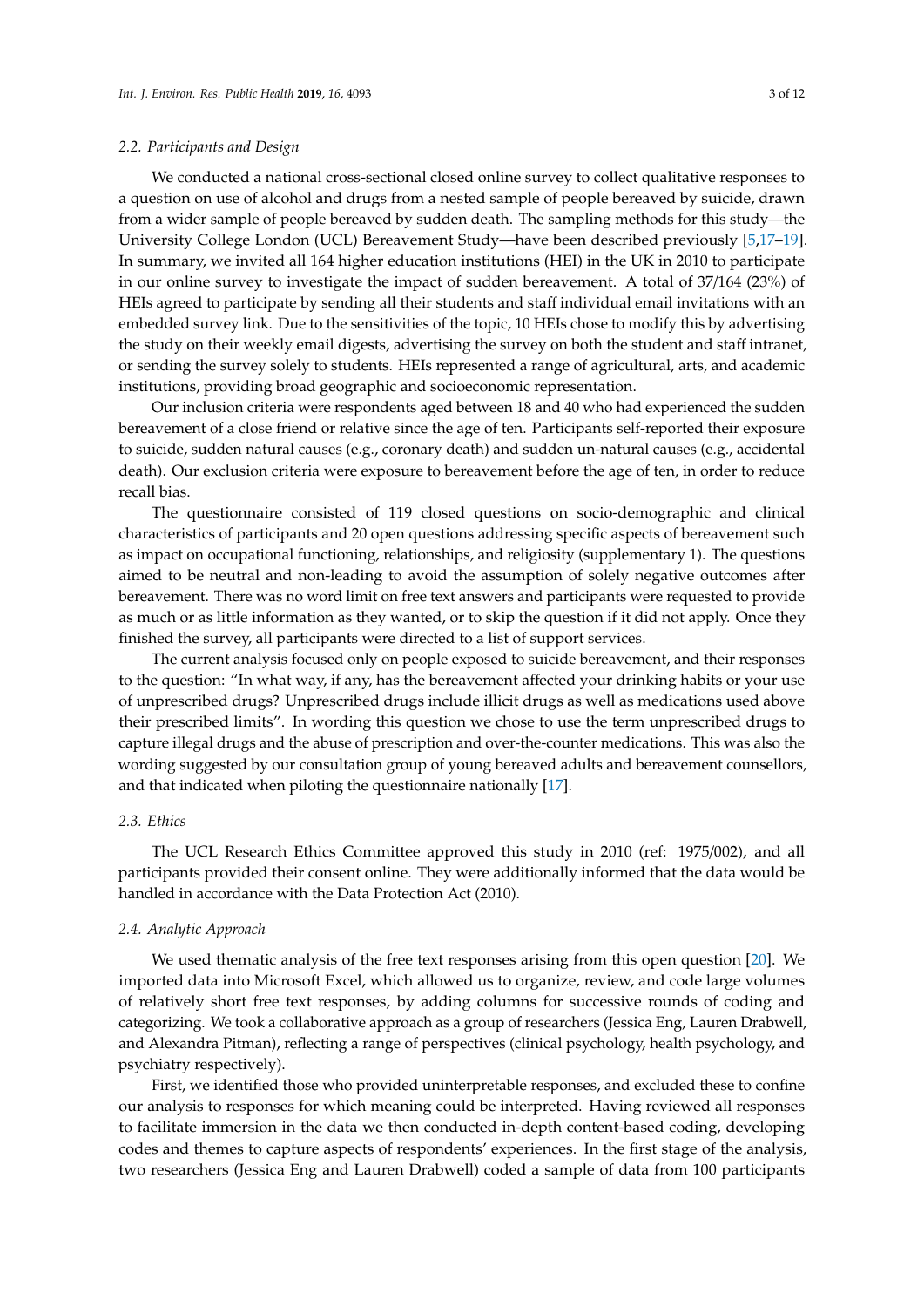independently, in order to develop independent data-driven coding frameworks. As a team we then compared these codes to agree on the initial coding framework and resolve any discrepancies. Data analysis progressed through further cycles of coding and reflective team discussions, revisiting the data repeatedly to check the consistency and face validity of codes. During this process we continually revised our coding framework by collapsing codes and developing new themes, sub-themes, and higher-order themes. We used regular meetings to explore any differences in interpretation, challenging each other over any apparent preconceptions derived from team members' differing perspectives. This reflexivity enhanced the validity of our findings, as did our final review of the original data against the final coding framework.

We followed COREQ (Consolidated criteria for Reporting Qualitative research) guidelines to structure our findings [\[21\]](#page-10-19). Typographic errors were corrected where mistakes was obvious e.g., where letters were omitted or inverted.

# **3. Results**

# *3.1. Response*

Overall, 652 of the 5087 respondents to the survey invitation indicated a past history of suicide bereavement. Of these, 347 (53%) responded to the question on substance use. We excluded 1 participant who responded ambiguously as "*anti-anxiety medication*". Our final analytic sample consisted of 346 participants who provided free text responses describing the impact of suicide bereavement on use of drugs or alcohol. Of these, 137 indicated briefly ("*not applicable*"; "*no change*") that their use of alcohol or drugs had not changed since the bereavement, but without expanding further.

#### *3.2. Participant Characteristics*

Of our sample of 346 participants, mean age of participants was 25.6 (standard deviation = 5.99). The majority of the sample were white, young, educated females (Table [1\)](#page-3-0). Their kinship to the deceased was as follows, in order of frequency: close friend (107; 31%); father (54; 16%); brother (34; 10%); cousin (27; 8%), uncle or aunt (26; 8%), partner/spouse (16; 5%), ex-partner (14; 4%), other (14; 4%); sister (10; 3%); grandparent (7; 2%), colleague/client (4; 1%); missing (5; 2%), niece/nephew (3; 1%), and brother/sister/mother/father-in-law (2; 1%).

<span id="page-3-0"></span>

| <b>Characteristic</b> |                          | Total $n = 346$ |
|-----------------------|--------------------------|-----------------|
| Gender                |                          | $n\ (\%)$       |
|                       | male                     | 67 (19)         |
|                       | female                   | 279 (81)        |
| Age                   |                          |                 |
|                       | $18 - 21$                | 110 (32)        |
|                       | $22 - 25$                | 94 (27)         |
|                       | $26 - 30$                | 68 (20)         |
|                       | $31 - 40$                | 74 (21)         |
| Ethnicity             |                          |                 |
|                       | White                    | 316 (91)        |
|                       | Non-White                | 30(9)           |
| Education             |                          |                 |
|                       | max GCSE level           | 6(2)            |
|                       | max A level              | 113 (33)        |
|                       | max undergraduate degree | 132 (38)        |
|                       | max postgraduate degree  | 85(25)          |
|                       | other                    | 10(3)           |

**Table 1.** Participants' Sociodemographic Characteristics.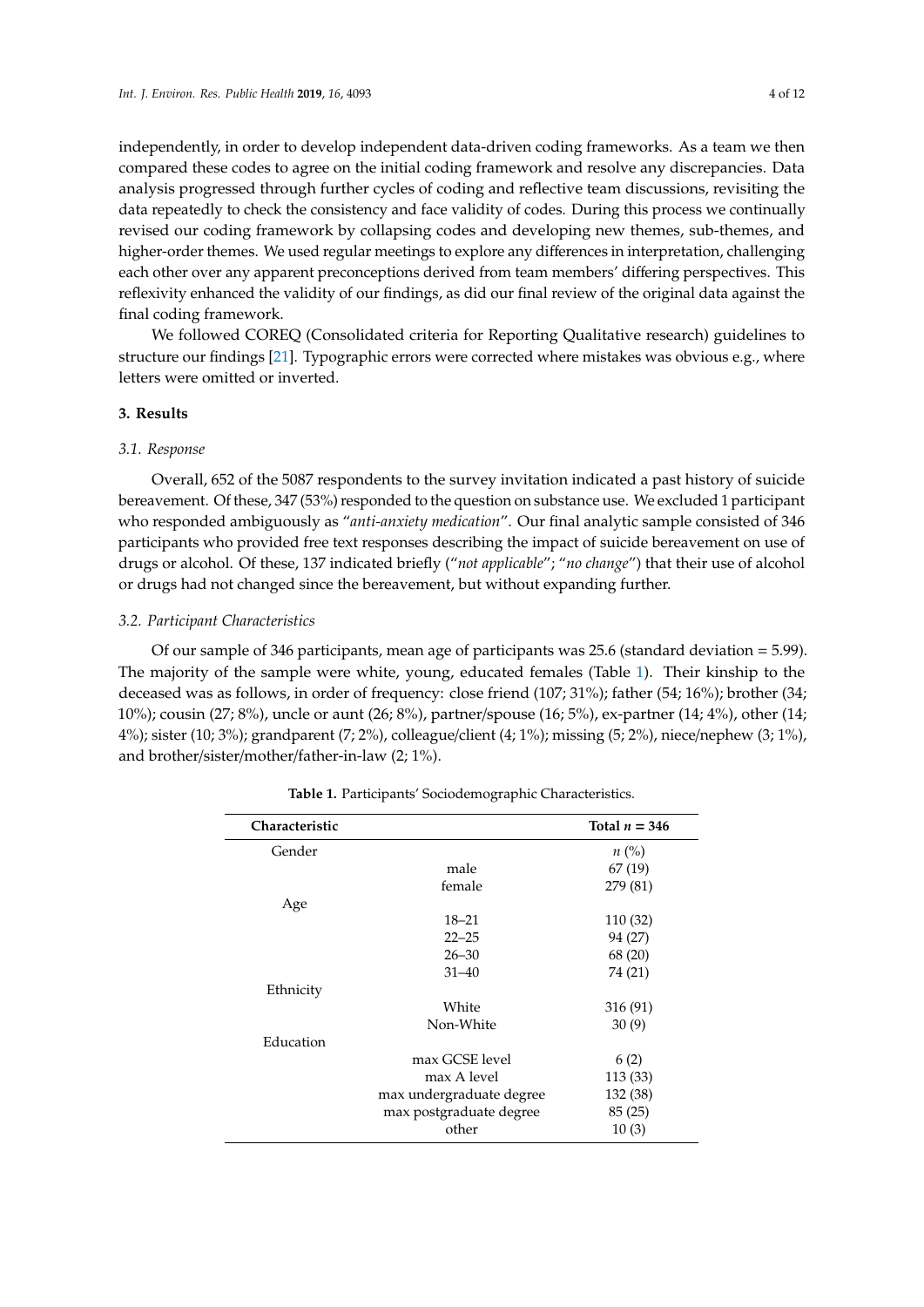#### *3.3. Thematic Analysis*

In their free text responses participants indicated a range of patterns of use. These included sustained increased use and/or decreased use, transient increase in use immediately after the bereavement followed by a decrease in use, and no change in use but a shift in attitudes towards drugs or alcohol. In our analysis of any changes in use of alcohol or drugs after a suicide bereavement, and the motivations behind any changes, we identified three overarching themes. These were: (1) control over drug or alcohol use, in which participants described the difficulties they had, or efforts they went to in controlling their use; (2) the perceived purpose of using drugs or alcohol, in which participants described harnessing specific functions from their use of either; and (3) the attribution of drug or alcohol misuse to external factors, in which participants ascribed an increase in use to life transitions or peer influences (Table [2\)](#page-4-0).

|  |  |  |  | <b>Table 2.</b> Higher Order Themes and Subthemes. |  |  |  |
|--|--|--|--|----------------------------------------------------|--|--|--|
|--|--|--|--|----------------------------------------------------|--|--|--|

<span id="page-4-0"></span>

|              | <b>Higher Order Themes</b>                                | <b>Sub Themes</b>                                                                      |
|--------------|-----------------------------------------------------------|----------------------------------------------------------------------------------------|
|              | Control over drug or alcohol use                          | Loss of control over drug or alcohol use<br>Restraint over use of drugs or alcohol     |
| <sup>-</sup> | Perceived purpose of using drugs or alcohol               | Coping with overwhelming thoughts and emotions<br>Honouring the memory of the deceased |
| 3            | Attribution of drug or alcohol misuse to external factors |                                                                                        |

#### 3.3.1. Theme 1: Control over Drug or Alcohol Use

Many participants described how they felt they had lost control over drug or alcohol use after the suicide, or that they had had to make deliberate efforts to control their use. For those who felt they were using drugs or alcohol above recommended limits it was clear that they saw this as a problem, with potentially harmful effects. For those who limited their use, this was out of a fear of the effects of drugs or alcohol on their emotions or their health, and in some cases a fear of this leading to their own suicide.

(1) Loss of control over drug or alcohol use. Many participants were aware of having lost control of their substance use since the suicide, for varying periods of time. The terms they used ("*stupid amounts*"; "*binge drinker*"; "*out of hand*"; "*I had a problem*") indicated an awareness of the harmful effects of the behaviour.

*"I cannot go out anymore for a couple of drinks instead I drink stupid amounts" (30 years old female, 2 years since close friend's suicide)*

*"Before the death I would hardly ever drink. In the 2 months after the death I drank every day and began smoking-again something I never did and hated. I have since tried drugs and was entirely against the use of them before the bereavement." (20 years old female, 5 months since close friend's suicide)*

A number of participants looked back on this as a distinct period after the loss, following which they had either regained control or no longer needed this intoxication. The implication was that daily or binge drinking or drug misuse had served a purpose over that period, but then the benefits had ceased to outweigh perceived harms.

*"I was pretty much drunk for 3 or 4 months last year, wound up in AA. Since then though I found my mood switched again and I've barely drunk alone or in large amounts since." (20 years old female, 6 years since father's suicide)*

*"I went through a stage of drinking almost every evening. I have since dealt with this but the worst thing about it was I would drink at home as opposed to going out with friends and having 'a good time'" (23 years old female, 12 years since mother's suicide)*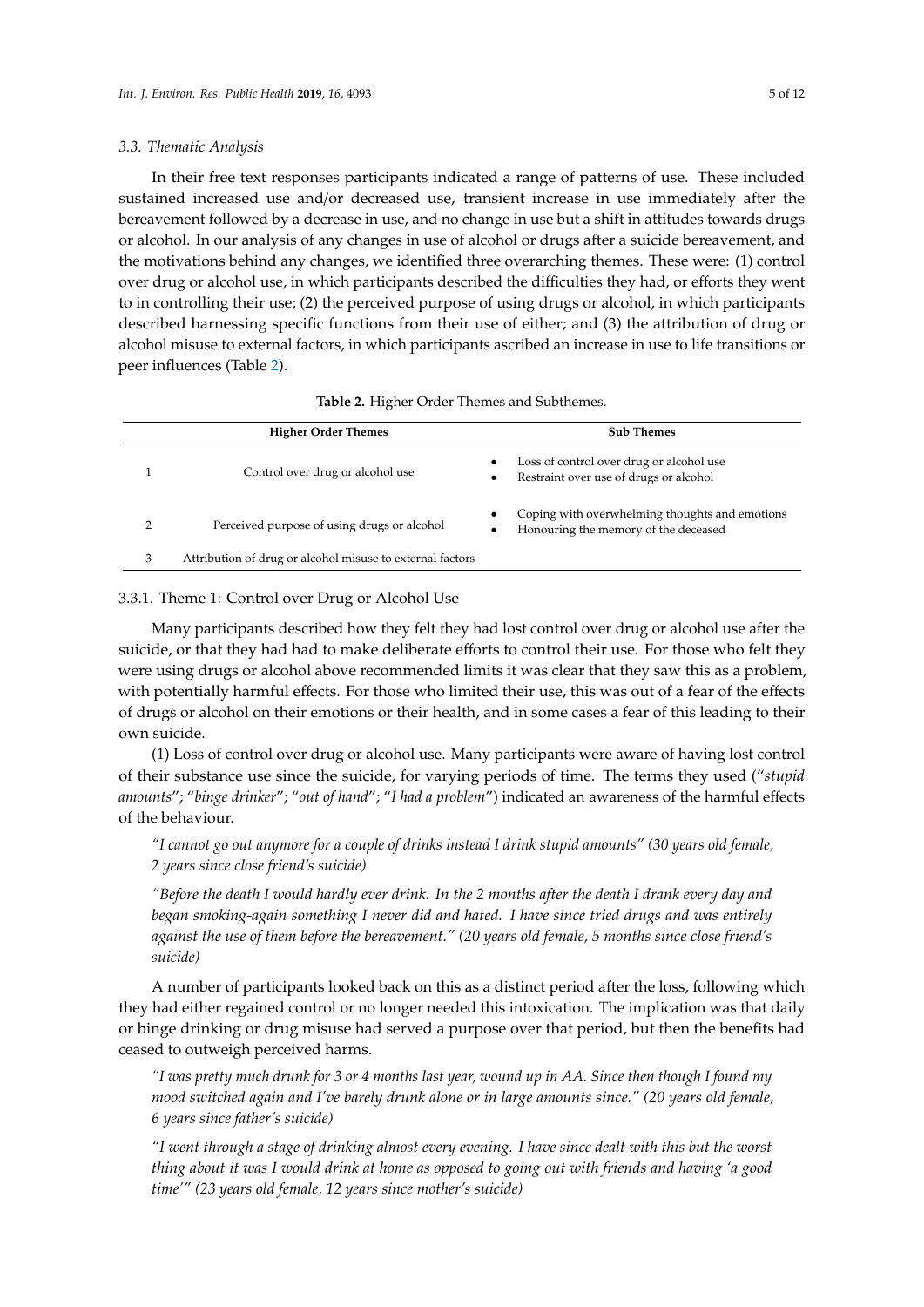(2) Restraint over use of drugs or alcohol. In contrast to those who perceived a loss of control, a separate group of participants described how they controlled their use of substances by consciously limiting it. Many reported that the bereavement had changed their attitudes towards drugs and alcohol. They were either more conscious of not allowing themselves to become intoxicated or had set specific restrictions on their substance use. Such restraint was often described as having arisen from an awareness of having lost control over drug or alcohol use in the immediate aftermath of the death. This sub-theme therefore overlapped with the previous sub-theme describing transient excessive use.

*"For a year after I didn't drink because I didn't want to use alcohol to solve a problem since I knew this would only make it worse. My brother who was 16 then, however, did increase his drinking." (21 years old female, 2 years since father's suicide)*

*"stopped taking drugs altogether. Do not drink as heavily as feel too overwhelmed now when I do, (I) get anxiety and an urge to want to keep drinking so I now avoid drinking heavily as much possible. (30 years old female, 1 year since close friend's suicide)*

Sometimes the reported motivation for reining in substance use was a fear of losing control over emotions or over continued use. Some described an awareness of being able to feel their emotions more when they were drunk or high, but finding this overwhelming. The fear of becoming engulfed by emotions, or of disclosing hidden feelings to peers, lay behind efforts to restrict use. This lay in contrast to theme 2 below, in which other participants used drugs or alcohol to numb their emotions or escape from them.

*"For 2 years after the suicide I stopped drinking alcohol as it made it harder for me to control my emotions." (27 years old female, 3 years since ex-partner's suicide)*

*"I have got extremely drunk accidently since the death and ended up crying and running away from people I am with to be on my own, although I only vaguely remember these nights. I sometimes feel like drinking more than normal, but sometimes avoid it for fear that hidden feelings may come out while drunk." (21 years old female, 6 months since grandfather's suicide)*

For some participants their restraint over use of alcohol or drugs related to a strong aversion to its use, seeing this as associated with the suicide. In some cases this involved avoidance of the substance used in overdose. For others, notably those bereaved due to parental suicide, it was more indirect and related to their experiences of growing up with an alcoholic parent. Although it was not always clear whether alcohol was implicated in their parent's suicides, the avoidance of alcohol seemed to relate to an aspiration that their own life would not "*turn out like that*".

*"My cousin was found with weed in his system, so actually I think I have developed a fear of drugs and avoid them more than I perhaps would have." (22 years old female, 10 years since cousin's suicide)*

Active avoidance was not true for all respondents for whom alcohol misuse had particular resonance. One 22 years old woman noted that her alcohol intake was unchanged since her father's suicide four years previously, and that this was "*quite ironic considering my father died from alcohol poisoning*."

3.3.2. Theme 2: Perceived Purpose of Using Drugs or Alcohol

Many participants were clear that they used drugs or alcohol for a specific purpose, and therefore as a coping mechanism. This theme was broadly divided into those who had increased their use of drugs or alcohol to block out emotions, to relax or to sleep, and those whose intake had not changed but for whom drinking took on a special significance in relation to the deceased.

(1) Coping with overwhelming thoughts and emotions. Many participants described using alcohol or drugs to cope with the emotions they were experiencing, either to reduce their impact by blocking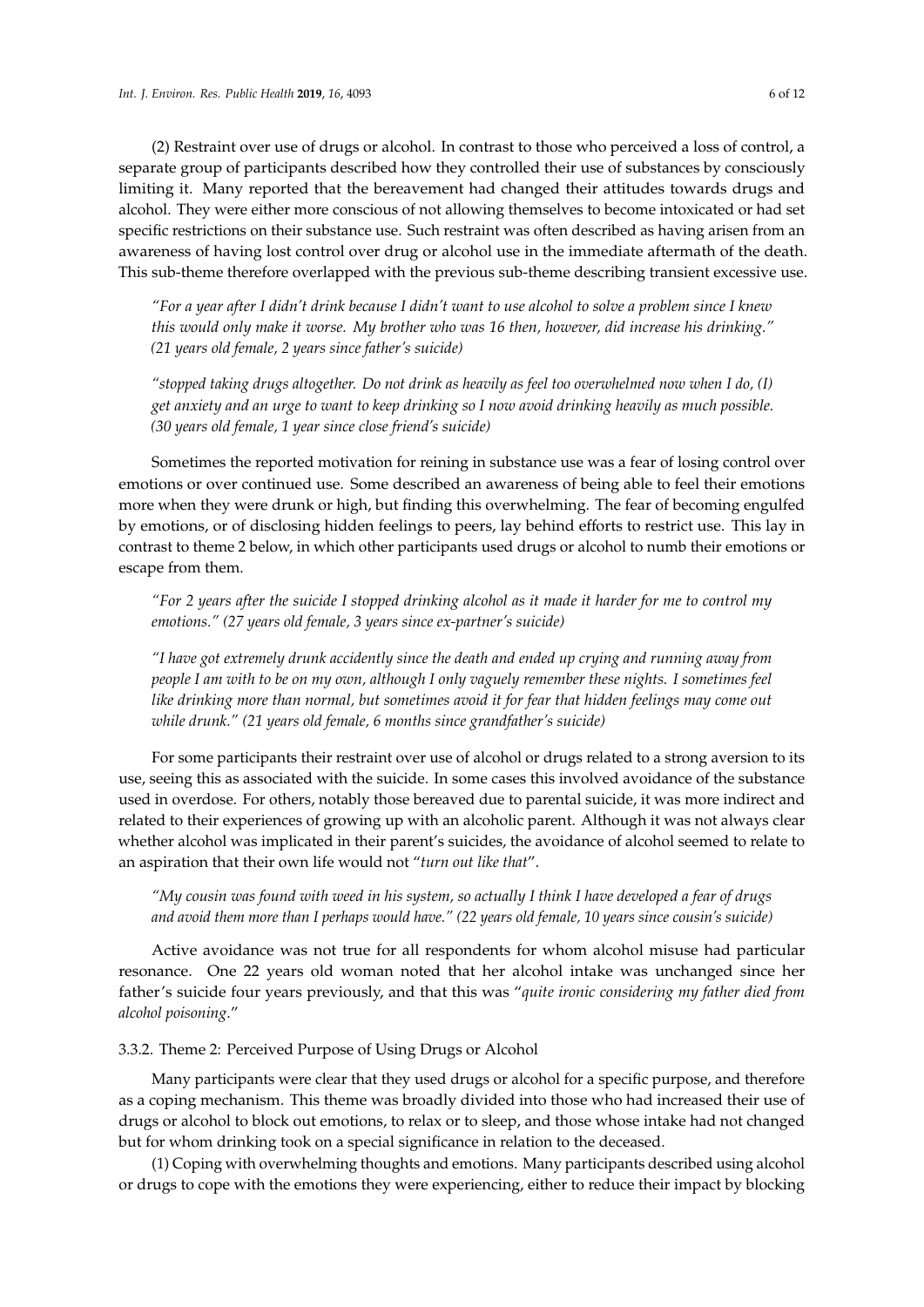them out, or to escape from them. This contrasted with those who used drugs or alcohol to slow thoughts down to a manageable pace, as described below. Participants who did not want to feel anything after the bereavement used substances as a conscious means of blocking emotions, to avoid feeling overwhelmed.

*"I used to drink every night when I got old enough to buy alcohol. I couldn't bear to feel like I did, so alcohol took those bad feelings away. Drugs also helped to numb things" (36 years old female, 25 years since grandfather's suicide)*

*"I drank a lot of alcohol for a long time after the death-it was easier not to feel anything." (36 years old female, 15 years since partner's suicide)*

*"I probably drink far too much, and I drink for the wrong reasons* i.e., *to block things out and to get out of my head-probably not healthy." (21 years old female, 10 years since mother's suicide)*

Whilst many reported using alcohol and drugs to cope with their emotions, a small minority of participants described using substances to relax and specifically to help them sleep. This was more apparent in relation to drug use. Achieving relaxation either meant feeling a release or slowing down one's thoughts. Those who suffered from insomnia used drugs to slow down their thoughts and relax in order to help them sleep. The accounts of some suggested that in the longer-term their drug use had led to apparent dependence.

*"started smoking as a definite result of my feelings as it relaxed me, which was hugely useful at the time although I haven't stopped since." (21 years old male, 3 years since close friend's suicide)*

*"Following the bereavement, I used cannabis frequently (avg x5 weekly). This helped my thoughts to slow down and enabled me to sleep (finally). I was prescribed zopiclone, but this only worked when taken with alcohol." (36 years old female, 10yrs since partner's suicide)*

(2) Honouring the memory of the deceased. A few participants reported no change in their use of alcohol and drugs after the bereavement but described how they regarded alcohol or drug use as a way to emulate or honour the deceased. This was more apparent in relation to alcohol use. By engaging in behaviour characteristic of the deceased, such as drinking their favourite drink or going out to party, they felt they were able to respect their memory.

*"Hasn't a*ff*ected this. We tend to drink a wine [the deceased] would have liked when we meet up but not altered the volume at all." (35 years old female, 11 months since close friend's suicide)*

*"I drink as much as before, I've never drunk in stupid amounts. He was a big partyer so I go out in memory of him." (20 years old female, 8 months since close friend's suicide)*

3.3.3. Theme 3: Attribution of Drug or Alcohol Misuse to External Factors

Although most people acknowledged some agency over their use of drugs or alcohol, a minority of participants attributed their increased use to external influences, particularly the prevailing peer culture. The social acceptability of heavy drug or alcohol use in local peer groups, particularly when transitioning to new social groups at university or at certain times of the year (Christmas, exams), was viewed as highly influential on substance use.

*"I did binge drink a lot around the time of my friend's death and continued to do so for the next few years but that period also coincided with going to university so may have not been connected to the bereavement" (38 years old female, 21 years since close friend's suicide)*

*"It might have marginally increased my use of weed at the time, and as I had finals that year this might not have helped." (30 years old male, 8 years since close friend's suicide)*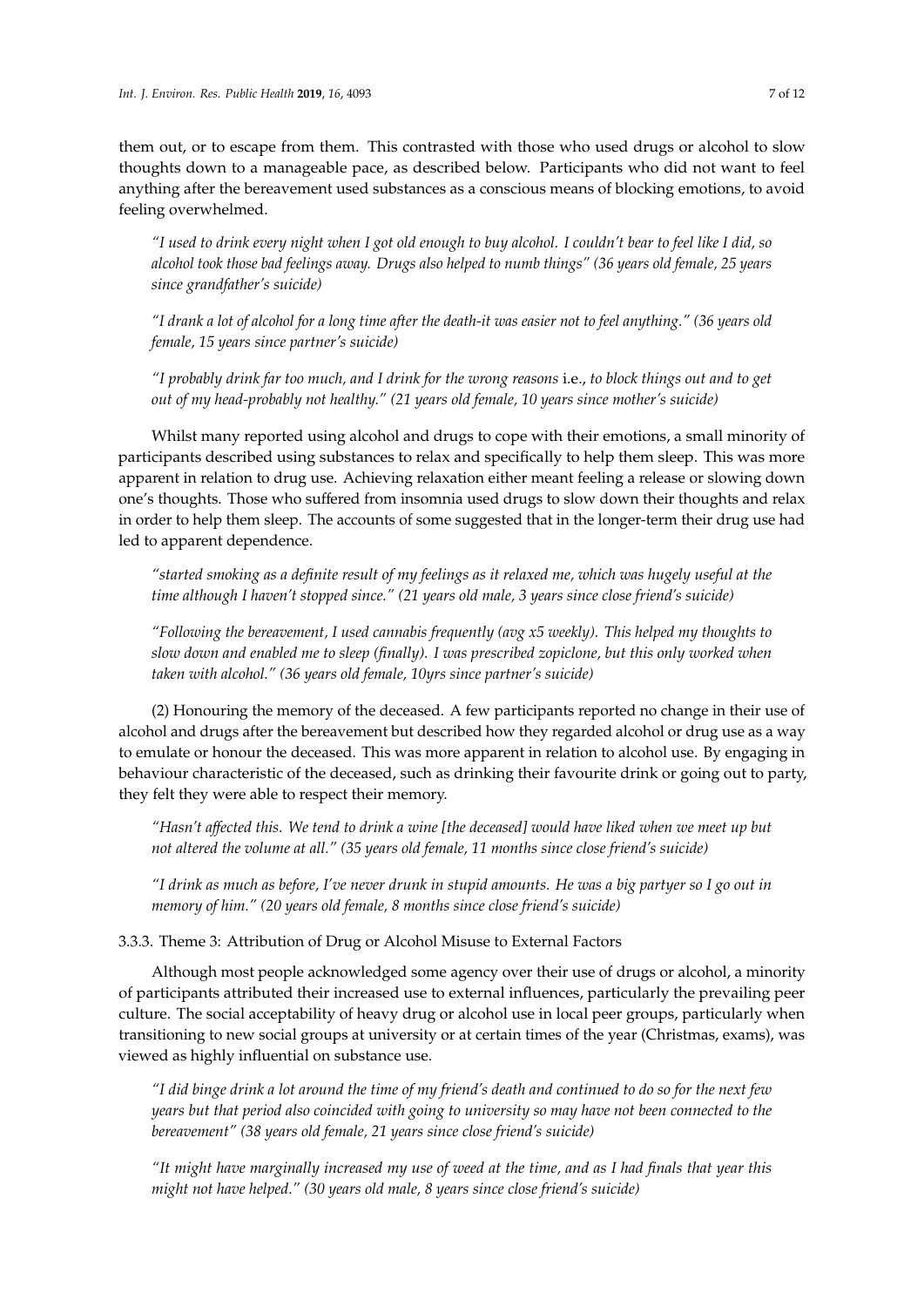It seemed it was hard for respondents to judge the extent to which the bereavement had affected their drug or alcohol use in the context of these social influences and life transitions. It was also hard to interpret the extent to which respondents were in denial about their own agency over substance use, suggesting a tendency to an external locus of control.

# **4. Discussion**

# *4.1. Main Findings*

Our analysis of qualitative data describing the impact of suicide bereavement on use of drugs and alcohol identified a variety of patterns in substance use following the loss. The majority of participants described a change in their use; whether increased or decreased, transient or long-standing. We also identified a broad range of rationales for such changes in use, as captured in our three main themes. Overlying these themes was a tension between two dimensions: degree of control over use, and awareness of the potential for harm. The latter was apparent in participants expressing concerns about the degree to which they were relying on substances, an awareness of the health consequences, and of the effects on their emotions. The dimension of control was manifested in our first theme through descriptions of difficulties in limiting use, and also deliberate restraint, and in the second theme through a wish to avoid the harms that may have contributed to their loved one's suicide. Restraint was often due to a fear of perceived harms to health or dignity. Some felt in control of their alcohol or drug use in serving as relaxants, hypnotics, or as a way to escape from their emotions, or remember the deceased. The perceived value of drugs or alcohol in serving these roles was balanced against an awareness of potential harms. However, without specifying amounts consumed it was impossible to assess how many were using alcohol or drugs above recommended limits yet not perceiving this as a problem. Those who blamed peer influences or key life transitions for increases in drug or alcohol use placed the problem elsewhere, but the co-occurrence of bereavement and these social transitions made it harder to discern exactly which of them the substance use was attributable to. Across our dataset the tension between efforts to control substance use and an awareness of potential harms is likely to account for the descriptions of the transient nature of excessive drug or alcohol use for some, as reported across all themes.

We observed some variation in themes by age and pregnancy status. Some of those who had been below 18 at the time of the loss had used alcohol or drugs despite being under the legal drinking age, whilst others explained that being underage had restricted their use of alcohol as a coping mechanism. Those who had been pregnant at the time of the bereavement described this as having restricted use of alcohol and drugs and were able to control their use. We did not observe any variation in themes by gender, but the low proportion of men in the sample (19%) may have hampered detection of gender differences.

#### *4.2. Results in the Context of Other Studies*

Little qualitative research has been conducted exploring alcohol or drug use after suicide bereavement. One Australian interview study with parents bereaved by a child's suicide identified excessive alcohol as a coping strategy used by some to avoid the pain of thinking about the loss, or as a tool used to help them sleep [\[22\]](#page-11-0). These findings parallel those in our British study. Other British and Australian qualitative interview studies exploring the changes suicide-bereaved individuals perceived after their loss did not identify drugs or alcohol as key issues [\[23](#page-11-1)[,24\]](#page-11-2). An Australian interview study with suicide-bereaved adolescents quoted one participant who felt that young people lacking informal support or other coping mechanisms might turn to illicit drugs, but this was not a prominent theme [\[25\]](#page-11-3).

# *4.3. Strengths and Limitations*

To our knowledge this is the only qualitative study to use a direct question to all participants probing their use of drugs and alcohol after sudden loss. Using online data collection, we were also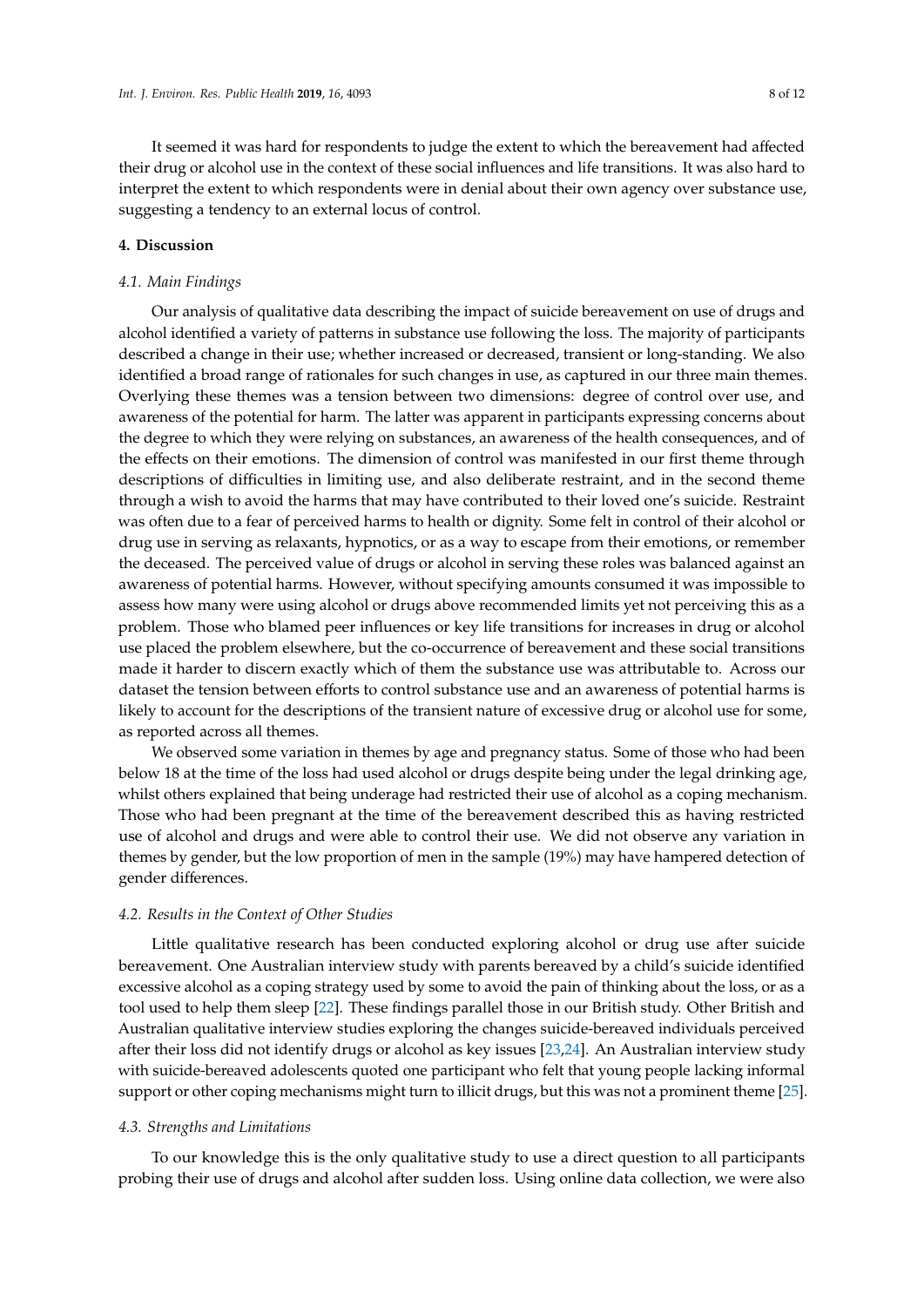able to sample a large and representative sample of young people studying or working in British higher educational settings, whilst avoiding using a solely help-seeking sample. The anonymity of our online data collection favoured disclosure of sensitive material regarding behaviour that might be regarded as undesirable, shameful and/or illegal. The survey question we used amalgamated use of alcohol and drugs, but as motivations behind use of each might differ, we lacked an understanding of the comparative attitudes towards each in terms of balancing utilities and harms. The limited details presented on precise substances used made it hard to distinguish between attitudes to use of alcohol, illegal drugs, over-the-counter medications, and prescribed medications.

We acknowledge that our online sampling methods may have given rise to biases [\[26\]](#page-11-4). Firstly, only 20% of our sample was male, representing male non-response bias. By sampling from HEIs we introduced selection bias by favouring those in higher socioeconomic groups. Our inclusion criteria also restricted sampling to those aged 18 to 40. Our findings are therefore more representative of white, highly educated, young women. This is important because of the strong cultural influences on drug and alcohol use. Our collaborative team approach kept to the fore our awareness of researcher influences on coding, and in considering reflexivity we enhanced the validity and consistency of our coding framework. Some responses were ambiguous, and without interviewer presence it was impossible to probe meaning, clarify quantities or frequencies of use, or indeed to respond to distress if this arose. We also lacked objective measures of current and past use in which to contextualise the accounts of participants. We did not compare the accounts of those bereaved by suicide with those of people bereaved by other causes of sudden death, so were unable to ascertain whether our themes were specific to this group. However, we are currently analysing responses to the same question on substance use as posed to people bereaved by other sudden causes, and those findings will serve as an important comparator.

#### *4.4. Clinical, Policy and Research Implications*

Our key clinical finding was that it was common for people to increase their use of alcohol and drugs after a suicide loss, even if transiently, and that many showed an awareness that substance misuse was not a helpful way to cope with bereavement. Some struggled greatly to control their use, and perhaps would have benefited from specific support at this time, whether to find more adaptive coping mechanisms or to access help with substance misuse. Others viewed drugs and alcohol as fulfilling an important role, and might have regarded intervention as inappropriate, despite having an awareness of the harmful effects. This study gives clinicians an insight into the difficulties that bereaved people cope with, the extent of substance use as self-medication for these problems, and the degree to which intervening is likely to be acceptable. A clinically important sub-group of participants used drugs or alcohol to help them sleep. Many people are prescribed sedatives or antidepressants by doctors to help them cope with severe bereavement, despite evidence that talking interventions are more effective in reducing depression and self-harm [\[27\]](#page-11-5). Unfortunately, the benefit to harm ratio is low for all such substances and the dangers not always apparent to the bereaved. For general practitioners (GPs), inviting a bereaved person in for regular reviews, yet holding off on offering interventions to reduce substance use, may be the best way to allow a bereaved person to process the loss. Knowing when to intervene before coping behaviour becomes hazardous is a key clinical skill and relies on a good rapport. At this point, there may be a role for brief interventions delivered in primary care to reduce heavy drinking, as supported by a Cochrane review [\[28\]](#page-11-6).

The policy implications of these findings are that future commissioning of suicide bereavement support services may need to include screening for harmful use of alcohol or drugs, and address this in a holistic manner. It is particularly important that bereaved individuals are offered help when they need it, given the elevated risk of suicide in this group [\[6\]](#page-10-5), and the disinhibitory effect of drugs and alcohol. Bereavement counsellors, and others offering support to the suicide-bereaved, may need to address this by exploring other coping mechanisms, as well as in signposting to GP consultation or to substance misuse services. Addressing transient binge drinking or drug use within the suicide bereavement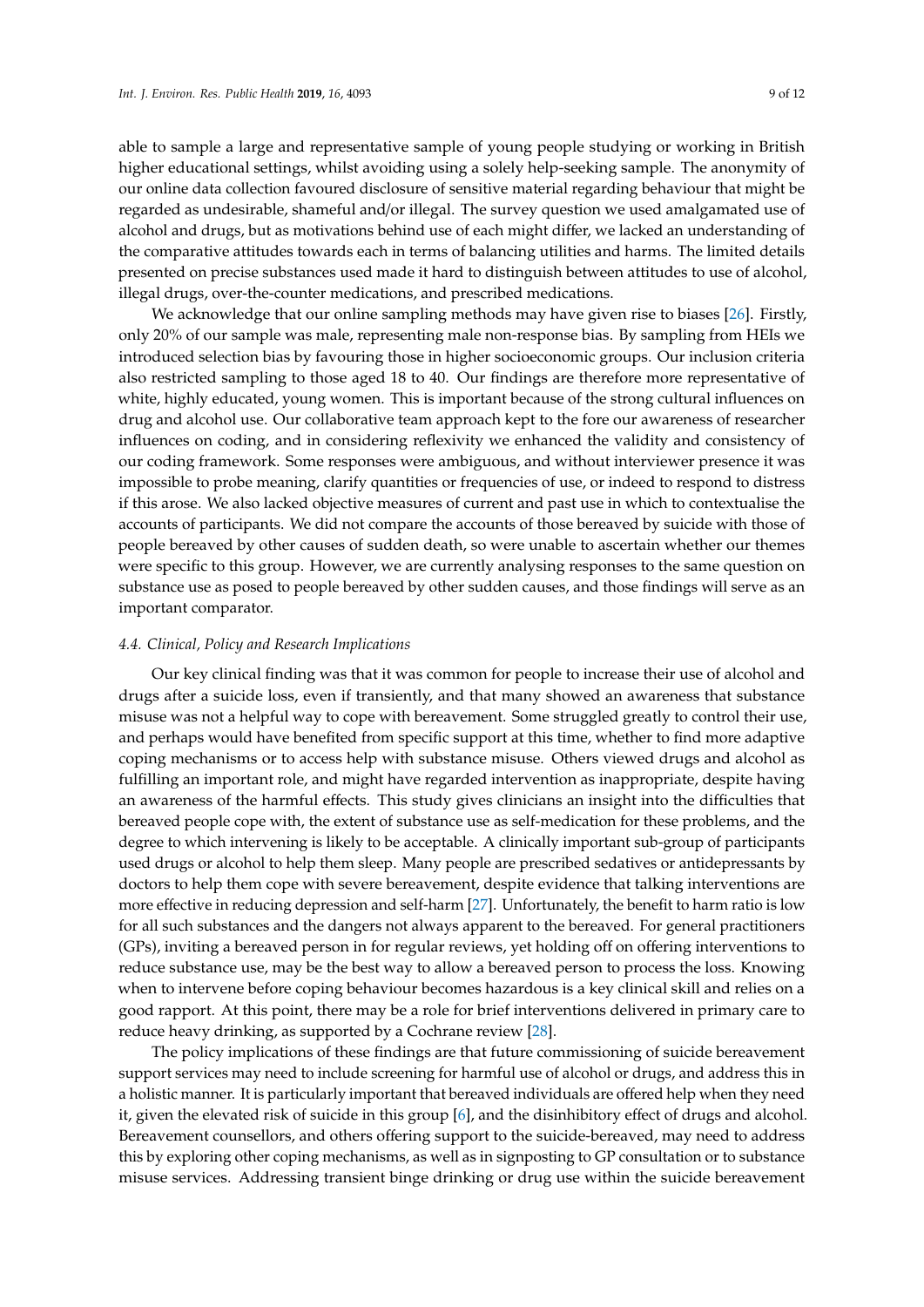support setting may be more acceptable to the suicide-bereaved, avoiding further stigmatisation and retaining a therapeutic relationship with a professional who understands the context of suicide loss. Support guides developed for people bereaved by suicide [\[29\]](#page-11-7) should also explain that use of drugs or alcohol as a coping mechanism can sometimes become problematic, explaining where to seek help. They may also describe other coping mechanisms found to be helpful by suicide-bereaved individuals, such as keeping a journal, using bereavement support groups, or structuring each day carefully [\[23\]](#page-11-1).

In view of the paucity of research work in this area, and the range of patterns of use we identified in our work, there is a need for further qualitative studies to understand misuse of drugs or alcohol after suicide bereavement. Such qualitative accounts would be better contexualised by including objective measures of substance use before and after traumatic loss. They should also investigate whether people would accept support to address hazardous substance use, and from whom. Such work should balance recruitment of ages, genders, and of cultural groups, to explore the range of influences on substance use, separating out cigarette smoking, alcohol use, and a range of different illicit, over-the-counter, and prescribed drugs.

#### **5. Conclusions**

Our study found that it was common for people to change their use of alcohol and unprescribed drugs after a suicide bereavement, either increasing or decreasing their use. Such patterns were either transient or long-standing pattern, with widespread awareness and concerns about the potential harms. Where individuals were aware of the motivations behind their use of drugs or alcohol, this was primarily to manage emotions and cope with loss, and balance the perceived benefits of drugs or alcohol with their known harms. We identified three main themes, relating to struggles to control use of substances, using substances for a specific purpose, and an attribution of substance misuse to life transitions or peer influences. Our study highlights the care with which clinicians should approach the topic of substance use after traumatic loss, acknowledging the potential for bereaved individuals to perceive some value in transient substance use. It demonstrates the importance of knowing when and how to suggest that those struggling with alcohol or drug use to seek help for this, such that offers of help might be acceptable to those processing a traumatic loss.

**Supplementary Materials:** The following are available online at http://[www.mdpi.com](http://www.mdpi.com/1660-4601/16/21/4093/s1)/1660-4601/16/21/4093/s1, supplementary 1: UCL Bereavement Study questionnaire.

**Author Contributions:** Conceptualization, D.O., M.K., and A.P. Data curation, A.P. Formal analysis, J.E., L.D., and A.P. Funding acquisition, A.P. Investigation, A.P. Methodology, J.E., L.D., F.S., D.O., M.K., and A.P. Project administration, A.P. Supervision, A.P., F.S., D.O., M.K. Writing—original draft, J.E., and A.P. Writing—review and editing, J.E., L.D., F.S., D.O., M.K., and A.P.A.P., D.O., and M.K. conceived and designed the study and the recruitment strategy. A.P., D.O., M.K., and F.S. contributed to questionnaire design. A.P. recruited participants, managed the survey, and collected data. J.E. and L.D. independently coded data with input from A.P., J.E., L.D., and A.P. developed the coding framework. J.E. and A.P. drafted the paper with input from all authors. A.P. had full access to all the data in the study and takes responsibility for the integrity of the data. A.P. is the guarantor.

**Funding:** This work was funded by a Medical Research Council Population Health Scientist Fellowship Award to A.P. (G0802441), and a Guarantors of Brain Fellowship award to A.P. Additionally, A.P., M.K., and D.O. are supported by the University College London Hospitals (UCLH) National Institute of Health Research (NIHR) Biomedical Research Centre (BRC). D.O. was also part-supported by the NIHR Collaboration for Leadership in Applied Health Research and Care (CLAHRC) North Thames at Bart's Health NHS Trust.

**Acknowledgments:** We would like to thank all UK higher education institutions that consented to take part in the study, and all of the bereaved individuals who took time to participate in the on-line survey. Participating HEIs were: Bishop Grosseteste University; Bournemouth University; Central School of Speech and Drama; City University; Cranfield University; Courtauld Institute; De Montfort University; University of Greenwich; King's College London; Liverpool Institute for Performing Arts; Liverpool John Moores University; London Metropolitan University; Norwich University of the Arts; Royal Veterinary College; School of Oriental and African Studies; St George's, University of London; Staffordshire University; Trinity Laban Conservatoire of Music and Dance; UCL; University of Suffolk; University of Bedfordshire; University of Chester; University of Cumbria; University of Leeds; University of Liverpool; University of Oxford; University of Southampton; University of Worcester; University of Westminster; Queen Margaret University; Heriot-Watt University; Scottish Agricultural College (now part of Scotland's Rural University College); University of Dundee; Cardiff University; Cardiff Metropolitan University (formerly University of Wales Institute Cardiff); Queen's University Belfast; University of Ulster.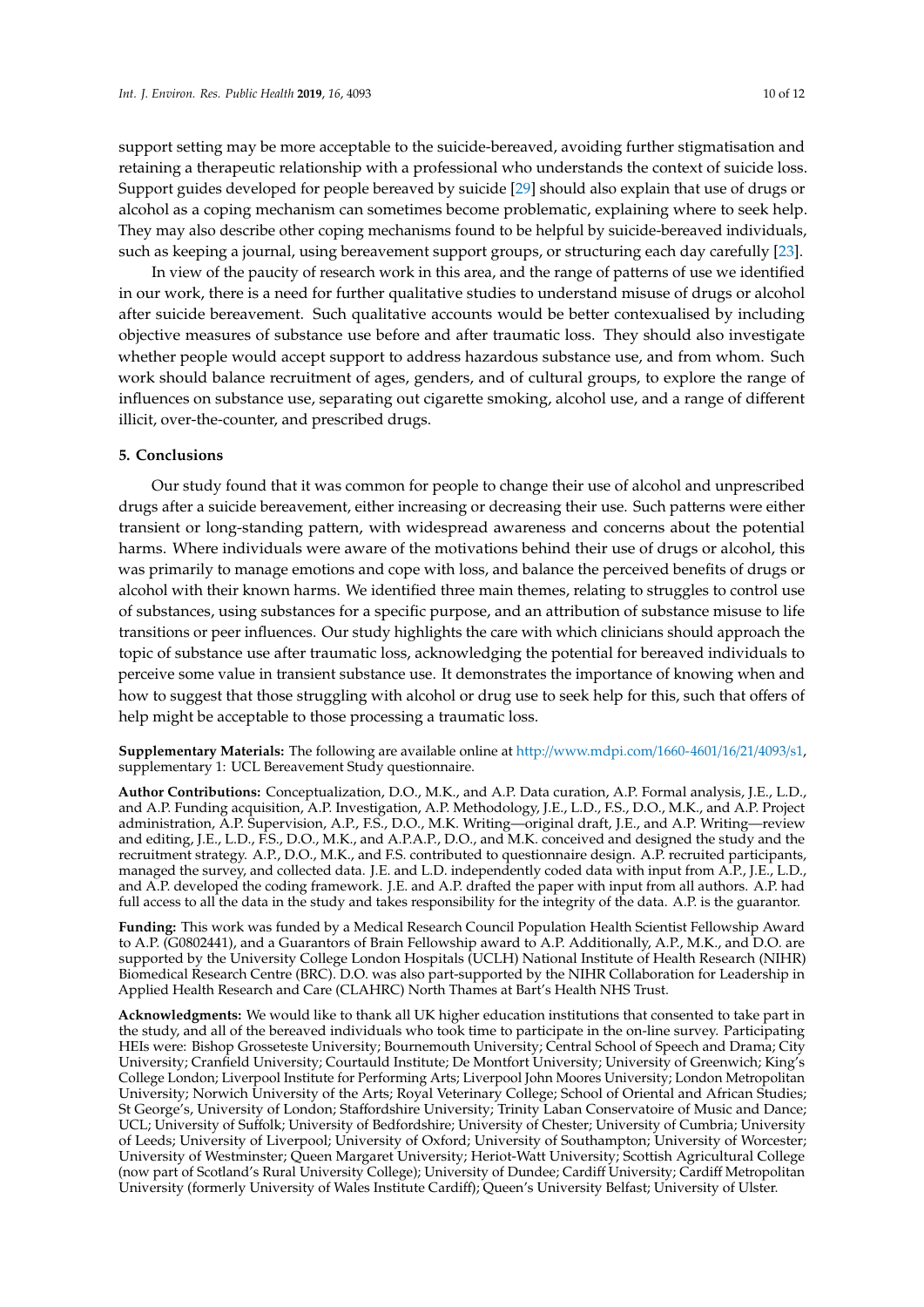**Conflicts of Interest:** The authors declare no conflict of interest. The funders had no role in the design of the study; in the collection, analyses, or interpretation of data; in the writing of the manuscript, or in the decision to publish the results.

# **References**

- <span id="page-10-0"></span>1. World Health Organization. Suicide Data. 2019. Available online: https://www.who.int/[mental\\_health](https://www.who.int/mental_health/prevention/suicide/suicideprevent/en)/ prevention/suicide/[suicideprevent](https://www.who.int/mental_health/prevention/suicide/suicideprevent/en)/en (accessed on 24 March 2018).
- <span id="page-10-1"></span>2. Pitman, A.; Krysinska, K.; Osborn, D.; King, M. Suicide in young men. *Lancet* **2012**, *379*, 2383–2392. [\[CrossRef\]](http://dx.doi.org/10.1016/S0140-6736(12)60731-4)
- <span id="page-10-2"></span>3. Berman, A.L. Estimating the Population of Survivors of Suicide: Seeking an Evidence Base: Estimating the Population of Survivors of Suicide. *Suicide Life Threat. Behav.* **2011**, *41*, 110–116. [\[CrossRef\]](http://dx.doi.org/10.1111/j.1943-278X.2010.00009.x) [\[PubMed\]](http://www.ncbi.nlm.nih.gov/pubmed/21309829)
- <span id="page-10-3"></span>4. Cerel, J.; Brown, M.M.; Maple, M.; Singleton, M.; van de Venne, J.; Moore, M.; Flaherty, C. How Many People Are Exposed to Suicide? Not Six. *Suicide Life Threat. Behav.* **2019**, *49*, 529–534. [\[CrossRef\]](http://dx.doi.org/10.1111/sltb.12450) [\[PubMed\]](http://www.ncbi.nlm.nih.gov/pubmed/29512876)
- <span id="page-10-4"></span>5. Pitman, A.L.; Osborn, D.P.J.; Rantell, K.; King, M.B. The stigma perceived by people bereaved by suicide and other sudden deaths: A cross-sectional UK study of 3432 bereaved adults. *J. Psychosom. Res.* **2016**, *87*, 22–29. [\[CrossRef\]](http://dx.doi.org/10.1016/j.jpsychores.2016.05.009) [\[PubMed\]](http://www.ncbi.nlm.nih.gov/pubmed/27411748)
- <span id="page-10-5"></span>6. Erlangsen, A.; Runeson, B.; Bolton, J.M.; Wilcox, H.C.; Forman, J.L.; Krogh, J.; Conwell, Y. Association Between Spousal Suicide and Mental, Physical, and Social Health Outcomes: A Longitudinal and Nationwide Register-Based Study. *JAMA Psychiatry* **2017**, *74*, 456. [\[CrossRef\]](http://dx.doi.org/10.1001/jamapsychiatry.2017.0226)
- <span id="page-10-6"></span>7. Silverman, E.; Range, L.; Overholser, J. Bereavement from Suicide as Compared to other Forms of Bereavement. *Omega (Westport)* **1995**, *30*, 41–51. [\[CrossRef\]](http://dx.doi.org/10.2190/BPLN-DAG8-7F07-0BKP)
- <span id="page-10-7"></span>8. Cerel, J.; Jordan, J.R.; Duberstein, P.R. The Impact of Suicide on the Family. *Crisis* **2008**, *29*, 38–44. [\[CrossRef\]](http://dx.doi.org/10.1027/0227-5910.29.1.38)
- <span id="page-10-8"></span>9. Pitman, A.; Nesse, H.; Morant, N.; Azorina, V.; Stevenson, F.; King, M.; Osborn, D. Attitudes to suicide following the suicide of a friend or relative: A qualitative study of the views of 429 young bereaved adults in the UK. *BMC Psychiatry* **2017**, *17*, 400. [\[CrossRef\]](http://dx.doi.org/10.1186/s12888-017-1560-3)
- <span id="page-10-9"></span>10. Merikangas, K.R.; Mehta, R.L.; Molnar, B.E.; Walters, E.E.; Swendsen, J.D.; Aguilar-Gaziola, S.; Kolody, B. Comorbidity of substance use disorders with mood and anxiety disorders. *Addict. Behav.* **1998**, *23*, 893–907. [\[CrossRef\]](http://dx.doi.org/10.1016/S0306-4603(98)00076-8)
- <span id="page-10-10"></span>11. Stroebe, M.; Schut, H.; Stroebe, W. Health outcomes of bereavement. *Lancet* **2007**, *370*, 1960–1973. [\[CrossRef\]](http://dx.doi.org/10.1016/S0140-6736(07)61816-9)
- <span id="page-10-11"></span>12. Bolton, J.M.; Au, W.; Leslie, W.D.; Martens, P.J.; Enns, M.W.; Roos, L.L.; Walld, R. Parents Bereaved by Offspring Suicide: A Population-Based Longitudinal Case-Control Study. *JAMA Psychiatry* **2013**, *70*, 158. [\[CrossRef\]](http://dx.doi.org/10.1001/jamapsychiatry.2013.275) [\[PubMed\]](http://www.ncbi.nlm.nih.gov/pubmed/23229880)
- <span id="page-10-12"></span>13. Wilcox, H.C.; Kuramoto, S.J.; Lichtenstein, P.; Långström, N.; Brent, D.A.; Runeson, B. Psychiatric Morbidity, Violent Crime, and Suicide Among Children and Adolescents Exposed to Parental Death. *J. Am. Acad. Child Adolesc. Psychiatry* **2010**, *49*, 514–523. [\[PubMed\]](http://www.ncbi.nlm.nih.gov/pubmed/20431471)
- <span id="page-10-13"></span>14. Hamdan, S.; Melhem, N.M.; Porta, G.; Song, M.S.; Brent, D.A. Alcohol and Substance Abuse in Parentally Bereaved Youth. *J. Clin. Psychiatry* **2013**, *74*, 828–833. [\[CrossRef\]](http://dx.doi.org/10.4088/JCP.13m08391) [\[PubMed\]](http://www.ncbi.nlm.nih.gov/pubmed/24021502)
- <span id="page-10-14"></span>15. Brent, D.; Melhem, N.; Donohoe, M.B.; Walker, M. The Incidence and Course of Depression in Bereaved Youth 21 Months after the Loss of a Parent to Suicide, Accident, or Sudden Natural Death. *Am. J. Psychiatry* **2009**, *166*, 786–794. [\[CrossRef\]](http://dx.doi.org/10.1176/appi.ajp.2009.08081244)
- <span id="page-10-15"></span>16. Cerel, J.; Roberts, T.A. Suicidal behavior in the family and adolescent risk behavior. *J. Adolesc. Health* **2005**, *36*, 352.e8–352.e14. [\[CrossRef\]](http://dx.doi.org/10.1016/j.jadohealth.2004.08.010)
- <span id="page-10-16"></span>17. Pitman, A.L.; Osborn, D.P.J.; Rantell, K.; King, M.B. Bereavement by suicide as a risk factor for suicide attempt: A cross-sectional national UK-wide study of 3432 young bereaved adults. *BMJ Open* **2016**, *6*, e009948. [\[CrossRef\]](http://dx.doi.org/10.1136/bmjopen-2015-009948)
- 18. Pitman, A.L.; Rantell, K.; Moran, P.; Sireling, L.; Marston, L.; King, M.; Osborn, D. Support received after bereavement by suicide and other sudden deaths: A cross-sectional UK study of 3432 young bereaved adults. *BMJ Open* **2017**, *7*, e014487. [\[CrossRef\]](http://dx.doi.org/10.1136/bmjopen-2016-014487)
- <span id="page-10-17"></span>19. Pitman, A.L.; Stevenson, F.; Osborn, D.P.J.; King, M.B. The stigma associated with bereavement by suicide and other sudden deaths: A qualitative interview study. *Soc. Sci. Med.* **2018**, *198*, 121–129. [\[CrossRef\]](http://dx.doi.org/10.1016/j.socscimed.2017.12.035)
- <span id="page-10-18"></span>20. Braun, V.; Clarke, V. Using thematic analysis in psychology. *Qual. Res. Psychol.* **2006**, *3*, 77–101. [\[CrossRef\]](http://dx.doi.org/10.1191/1478088706qp063oa)
- <span id="page-10-19"></span>21. Tong, A.; Sainsbury, P.; Craig, J. Consolidated criteria for reporting qualitative research (COREQ): A 32-item checklist for interviews and focus groups. *Int. J. Qual. Health Care* **2007**, *19*, 349–357. [\[CrossRef\]](http://dx.doi.org/10.1093/intqhc/mzm042)